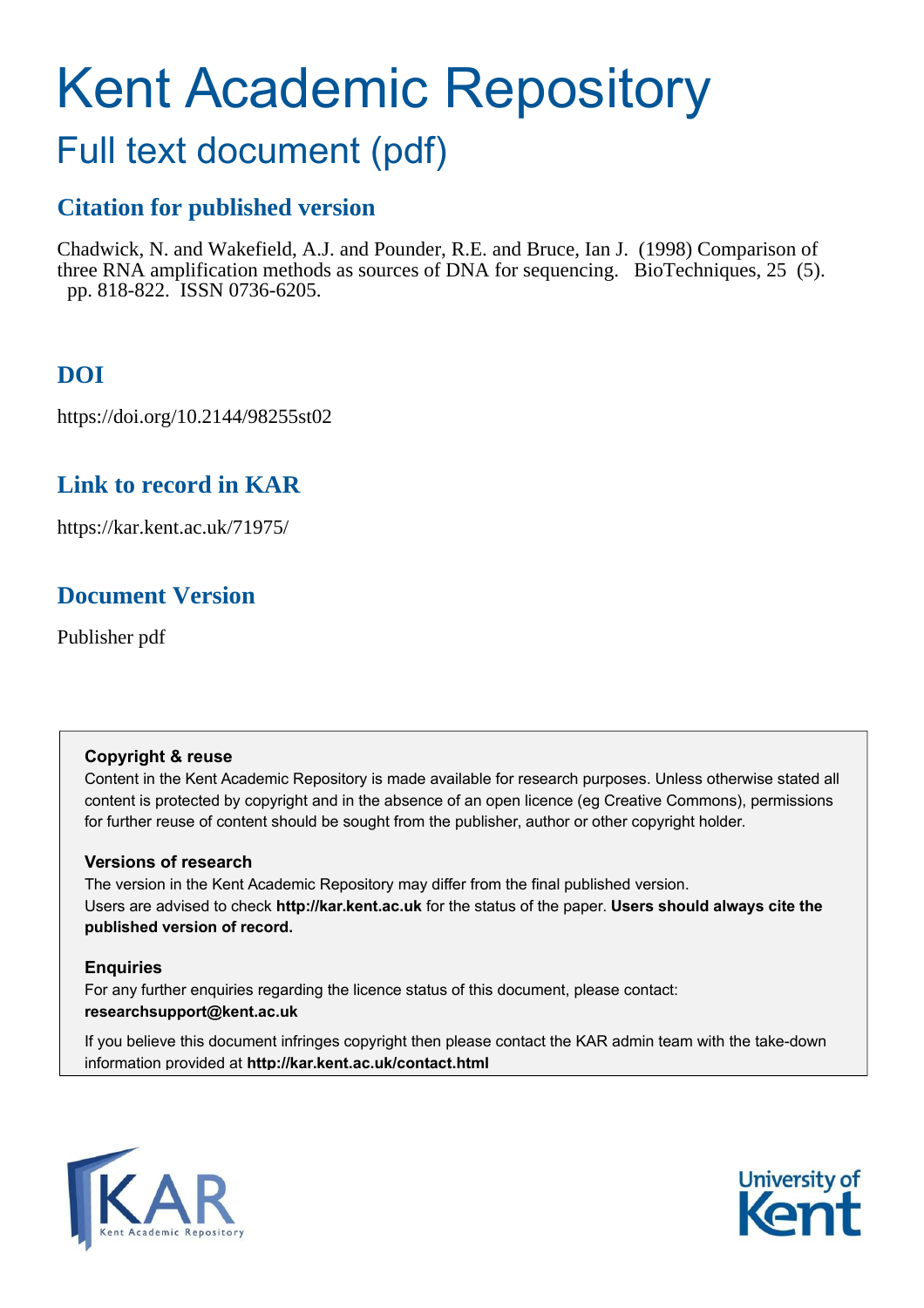## **Short Technical Reports**

### **Comparison of Three RNA Amplification Methods as Sources of DNA for Sequencing**

*BioTechniques 25:818-822 (November 1998)*

#### **ABSTRACT**

*DNA products generated from a region of the measles virus genome by three RNA reverse transcription and amplification methods were cloned and sequenced, and the results were compared in order to evaluate the methods' relative fidelities. The methods were:* (i) *reverse transcription followed by a nested polymerase chain reaction (RT-nPCR),* (ii) *a combined RT-PCR using r*Tth *polymerase and* (iii) *nucleic acid sequence-based amplification (NASBA). NASBA was followed by RT-PCR with r*Tth *polymerase or RT using AMV reverse transcriptase to generate DNA products for cloning. Products from all three sets of reactions were cloned into a vector, pT7Blue, and 790 bp of cloned DNA were sequenced and analyzed for base changes to determine the error rates for each amplification method. Sequence analysis of cloned RTnPCR products showed no errors, whereas cloned r*Tth *mediated RT-PCR products possessed an error rate of 0.38% and cloned NASBA products 0.38%. Products generated by NASBA followed by RT-PCR with r*Tth *polymerase possessed an error rate of 1.9%. The results indicated that cloned DNA products generated by RTnPCRs possessed least errors and that for NASBA, RT of reaction products before cloning and sequencing was preferable to using RT-PCR.*

#### **INTRODUCTION**

To confirm amplification reaction specificity and to characterize nucleic acid products, reaction products are often sequenced. For example, sequencing individual amplification products generated from RNA or DNA detection methods enables the sequence variation within a particular RNA or DNA sample to be determined, providing valuable information concerning the quasispecies distribution within a given

818 BioTechniques Vol. 25, No. 5 (1998)

**Table 1. Positions and Sequences of PCR Primers, NASBA Primers, Target Sites and Sequence of the Internal Probe AB10.**

| <b>Primer</b>                   | <b>Position</b> | Sequence <sup>a</sup>                                                                                                                                  |
|---------------------------------|-----------------|--------------------------------------------------------------------------------------------------------------------------------------------------------|
| MV1 (PCR)<br>(Upstream/Outer)   | 1198-1219       | <b>TTAGGGCAAGAGATGGTAAGG</b>                                                                                                                           |
| MV2 (PCR)<br>(Downstream/Outer) | 1610–1631       | GTTCTTCCGAGATTCCTGCCA                                                                                                                                  |
| MV3 (PCR)<br>(Upstream/Inner)   | 1248-1269       | <b>AGCATCTGAACTCGGTATCAC</b>                                                                                                                           |
| MV5 (PCR)<br>(Downstream/Inner) | 1348-1368       | GTTCGGTTCATAGTAAAGA                                                                                                                                    |
| MV4 (PCR)<br>(Downstream/Inner) | 1480-1501       | AGCTCTCGCATCACTTGCTCT                                                                                                                                  |
| AB20 (NASBA)<br>(Upstream)      | 1200-1219       | AGGGCAAGAGATGGTAAGGA                                                                                                                                   |
| AB22 (NASBA)<br>(Downstream)    | 1358–1379       | AATTCTAATACGACTCACTATAGGG<br>GATCACCGTGTAGAAATGACA                                                                                                     |
|                                 |                 | PCR primers MV1 and MV2 give a first-round product of 433 bp. PCR primers<br>MV3 and MV4 give a second-round product of 253 bp. NASBA primers AB20 and |

MV3 and MV4 give a second-round product of 253 bp. NASBA primers AB20 and AB22 give an RNA product of 179 bases. Bold type shows T7 promoter region of primer (1,2).

aOrientations of sequences shown are 5′→3′.

infected clinical sample (8).

Since incorporation errors are often generated by enzymes involved with nucleic acid amplification (5,9,12), it is also desirable that a number of products are sequenced to obtain a good consensus sequence. To achieve this, it is frequently the case that individual amplification products are cloned into a plasmid vector and stabilized in a host bacteria.

We compared the relative fidelities of three different RNA amplification strategies used for producing DNA for sequencing. The methods were *(i)* reverse transcription (RT) using Moloney murine leukemia virus (M-MLV) reverse transcriptase followed by a nested polymerase chain reaction (nPCR) using *Taq* DNA polymerase (10), *(ii)* a combined RT-PCR mediated by r*Tth* polymerase (7) and *(iii)* nucleic acid sequence-based amplification (NASBA) using avian myoblastosis virus (AMV) reverse transcriptase and T7 RNA polymerase (3,4).

In the case of RT-PCR of RNA, DNA products can be cloned directly, whereas with NASBA singlestranded RNA products must first be converted to double-stranded DNA before cloning. Individual clones of such transformed bacteria can be isolated and their recombinant plasmids purified.

#### **MATERIALS AND METHODS**

#### **RT-nPCR**

RT was performed using M-MLV Reverse Transcriptase (Life Technologies, Paisley, Scotland, UK). One hundred nanograms of total RNA from measles-infected Vero cells (1) were added to 10 µL of RT reaction buffer containing 50 mM Tris-HC1, pH 8.3, 75 mM KC1, 10 mM dithiothreitol (DTT), 3 mM  $MgCl<sub>2</sub>$ , 0.5 mM each dNTP (Advanced Biotechnologies, Epsom, England, UK), 0.75 µM downstream primer MV2 (Oswell DNA Services, Southampton, England, UK), 2 U RNase Inhibitor (Life Technologies) and 200 U M-MLV Reverse Transcriptase. The reaction mixture was then overlaid with 40 µL of mineral oil and incubated at 37°C for 2.5 h. Table 1 shows primer sequences and annealing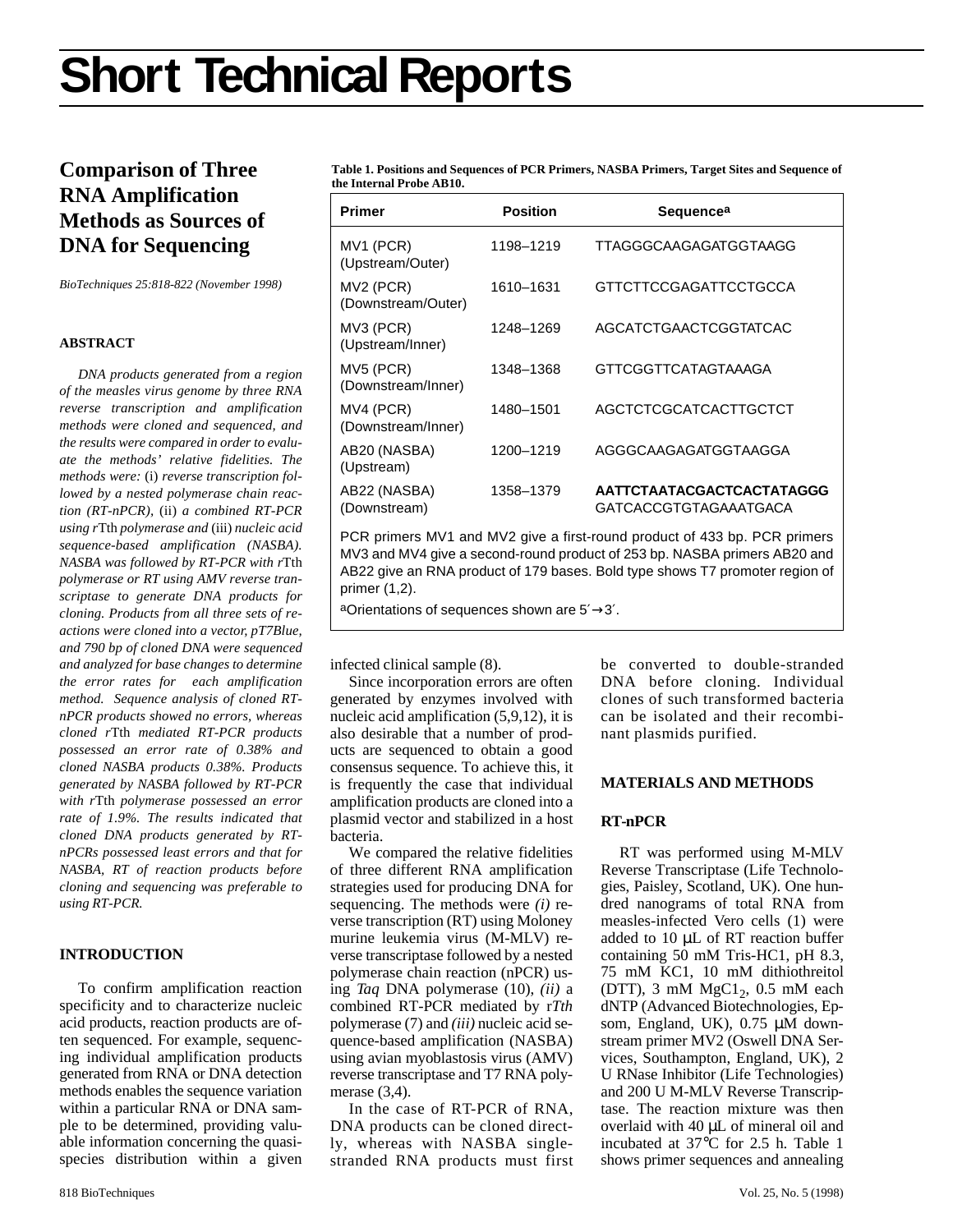|            | <b>RT-nPCR</b><br>Taq<br><b>Polymerase</b> | RT-PCR<br>r Tth<br><b>Polymerase</b> | <b>NASBA</b>      | $NASBA = RT$<br><b>PCR</b><br>r Tth<br><b>Polymerase</b> |
|------------|--------------------------------------------|--------------------------------------|-------------------|----------------------------------------------------------|
| Error rate | 0%                                         | 0.38%                                | 0.38%             | 1.9%                                                     |
| Base       |                                            | $A \rightarrow T$                    | $A \rightarrow T$ | $A \rightarrow G(3)$                                     |
| Changes    |                                            | $C \rightarrow T$                    | $G \rightarrow C$ | $A \rightarrow T$                                        |
|            |                                            | $G \rightarrow A$                    | $G \rightarrow T$ | $C \rightarrow G$                                        |
|            |                                            |                                      |                   | $C \rightarrow T$                                        |
|            |                                            |                                      |                   | $G \rightarrow C$                                        |
|            |                                            |                                      |                   | $T \rightarrow A(2)$                                     |
|            |                                            |                                      |                   | $T \rightarrow C(4)$                                     |
|            |                                            |                                      |                   | $T \rightarrow G(2)$                                     |

positions.

Two microliters of the above RT reaction were added to 48 µL of a firstround PCR containing 20 mM Tris-HC1, pH 8.4, 50 mM KC1, 0.5% W-1 detergent,  $1.5 \text{ mM } MgCl_2$ ,  $0.2 \text{ mM}$ each dNTP (Advanced Biotechnologies), 0.25 µM of each outer primer (MV1 and 2 [Oswell DNA Services]) and 1.75 U *Taq* DNA Polymerase (Life Technologies). The reaction mixture was then overlaid with 60  $\mu$ L of mineral oil and thermally cycled in a Model PHC-3 Thermal Cycler (Techne, Cambridge, England, UK). This involved an initial denaturation step of 94°C for 2 min followed by 35 cycles of 94°C for 30 s (denaturation), 56°C for 1 min (primer annealing) and 72°C for 30 s (extension). This was followed by a final extension at 72°C for 5 min.

One microliter of the first-round reaction mixture was added to 24 µL of second-round PCR buffer made up with the same reagent concentrations but with an inner, nested primer pair MV3 and MV4 in place of MV1 and MV2. The reaction mixture was overlaid with 40 µL of mineral oil and amplified for 25 more cycles using the protocol described previously (1).

#### **r***Tth* **Mediated RT-PCR**

One hundred nanograms of total RNA from measles infected Vero cells (see previous description) were added to 40 µL of r*Tth* reaction mixture containing 50 mM bicine, pH 8.2, 115 mM potassium acetate, 8% glycerol, 2.5 mM manganese acetate, 3 mM each dNTP (Advanced Biotechnologies), 0.45 µM each primer (MV3 and MV4) and 5 U r*Tth* (PE Applied Biosystems, Warrington, England, UK). The reaction mixture was overlaid with 60 µL of mineral oil and incubated at 60°C for 30 min to allow for RT. This was followed by denaturation at 94°C for 2 min and then 40 cycles of 94°C for 1 min (denaturation), 56°C for 1 min (annealing/extension) and a final extension at  $60^{\circ}$ C for 7 min (1,2).

#### **NASBA**

One hundred nanograms of total RNA from measles-infected Vero cells (see previous) were added to 10 µL of NASBA buffer containing (per 20 µL reaction) 40 mM Tris-HC1, pH 8.5, 12 mM MgC1<sub>2</sub>, 70 mM KC1, 5 mM DTT, 1 mM each dNTP, 2 mM ATP, 2 mM UTP, 2 mM CTP, 1.5 mM GTP, 0.5 mM ITP and 1 μM of each primer (AB20 and AB22, Table 1). The mixture was incubated at 65°C for 5 min and then 41°C for 5 min. A 5-µL volume containing the following enzyme mixture was subsequently added; 0.08 U RNase H, 32 U T7 RNA Polymerase (both from Amersham Pharmacia Biotech, Milton Keynes, England, UK) and 6.5 U AMV Reverse Transcriptase (Takara Biomedicals, Seigagaku, Japan). The reaction mixture was cen-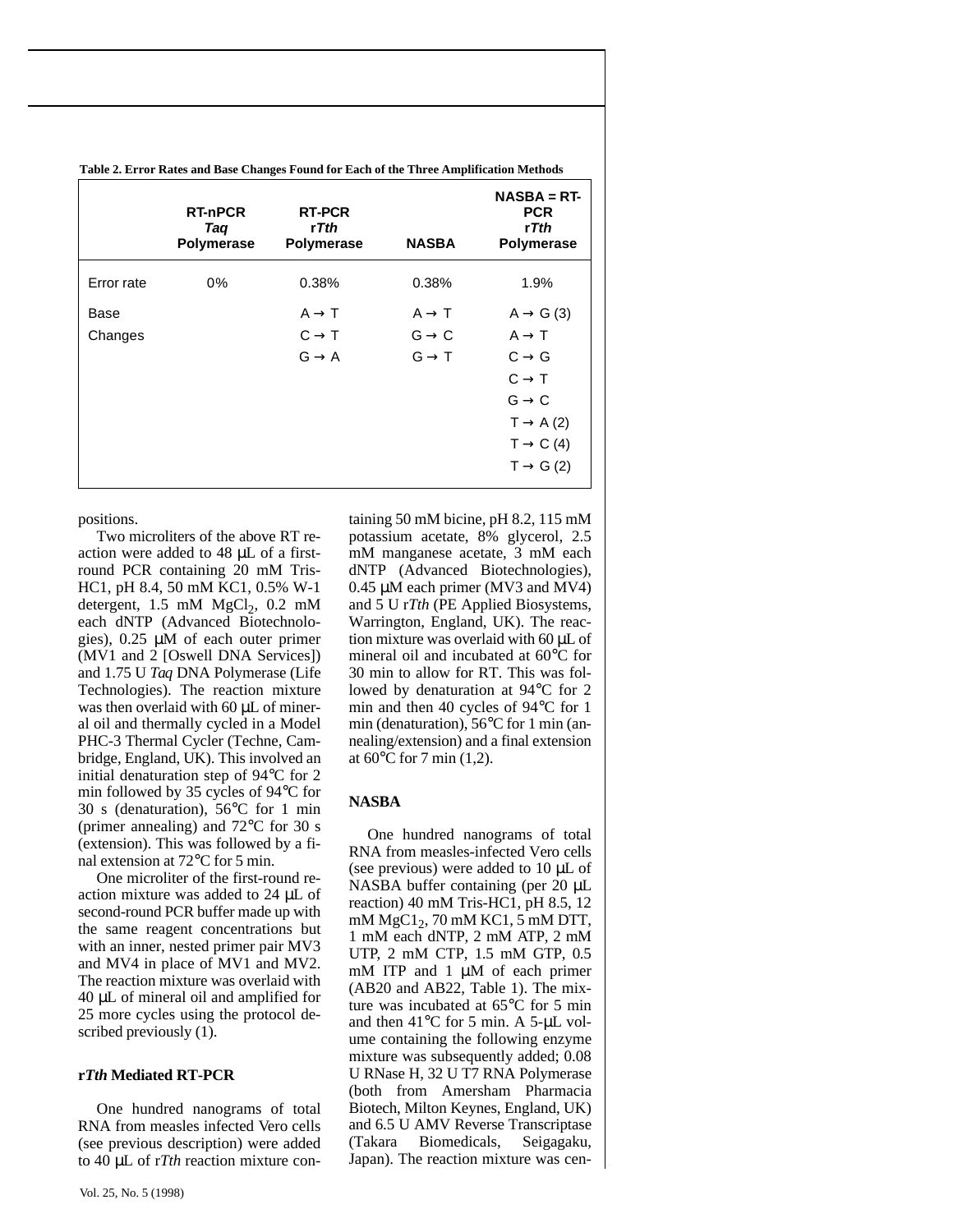## **Short Technical Reports**

trifuged briefly at 10 000× *g* and then incubated at  $41^{\circ}$ C for 1.5 h (1).

#### **Cloning of PCR Products**

Measles PCR products were electrophoresed in a 1% (wt/vol) low-melting-point agarose gel (BioGene Ltd, Cambridge, England, UK). A gel slice containing the PCR product was excised and DNA was extracted using the Wizard<sup>®</sup> PCR Preps DNA Purification System (Promega, Southampton, England, UK). Gel-purified PCR products were cloned into the *Nsi*I site of plasmid pT7Blue T-Vector (Novagen/AMS Biotechnology, Witney, England, UK) using T4 DNA Ligase (Life Technologies) according to the manufacturer's instructions.

Recombinant plasmids were transformed into *E. coli* NovaBlue Competent Cells (Novagen/AMS Biotechnology) and subsequently cultured according to the manufacturer's instructions.

Ten white clones from each transformation were checked for the presence of insert DNA by digestion of plasmid DNA, recovered using the Wizard Miniprep Kit (Promega) with *Nsi*I (insert DNA contained a unique *Nsi*I site). Five micrograms of recombinant plasmid DNA were precipitated with 0.1 vol of 5M sodium acetate and 2 vol of ice-cold ethanol. The pellet was washed three times with 70% (vol/vol) aqueous ethanol before resuspension in 10 µL of sterile double-distilled water  $(ddH_2O)$ .

#### **Cloning of NASBA Products**

NASBA RNA products were converted to cDNA by two methods before cloning: *(i)* by RT-PCR using *rTth* and *(ii)* by RT (without PCR) using a Copy  $Kit^{TM}$  (Invitrogen NV, Leek, The Netherlands). In both cases, the NASBA reaction mixture was treated with phenol/ chloroform to remove protein and RNA precipitated by addition of 0.6 vol isopropanol before use in RT or RT-PCR. The RNA was collected by centrifugation at 12000× *g* for 10 min and the pellet resuspended in sterile dd $H_2O$ .

*(i)* One nanogram of purified NAS-BA product was used in a *rTth* mediated RT-PCR as described previously but with primers MV3 and MV5 (Table 1). Product identity and size was evaluated by agarose gel electrophoresis. Subsequently, the cDNA was gel-purified (see previous description) and cloned as described in Cloning of PCR Products.

*(ii)* Five micrograms of purified NASBA product were used together with the Copy Kit to prepare cDNA according to the manufacturer's instructions. Subsequently, the reaction mixture was extracted with phenol/ chloroform, and DNA was precipitated by addition of 0.1 vol of 3 M sodium acetate (pH 5.0) and 2.5 vol of ice-cold ethanol followed by incubation at -20°C for 16 h. After centrifugation at  $12000\times g$  for 15 min at 4<sup>o</sup>C, the supernatant was discarded, the DNA pellet washed  $2 \times$  in 70% (vol/vol) aqueous ethanol and resuspended in 20 µL of sterile ddH<sub>2</sub>O. The 5' termini of the blunt-ended cDNA were then phosphorylated by incubating 10 pmol of purified cDNA in a 50-µL reaction containing T4 Polynucleotide Kinase reaction buffer, 4 mM ATP and 15 U T4 Polynucleotide Kinase for 5 min at 37°C. Subsequently, reactions were terminated by adding 2 µL of 0.5 M EDTA, pH 8.0. Reaction mixtures were treated with phenol/chloroform, and phosphorylated products were precipitated and cloned as described previously in the Cloning RT-PCR Products section.

#### **Sequencing**

Sequencing was performed using a Thermo Sequenase<sup>TM</sup> Cycle Sequencing Kit (Amersham Pharmacia Biotech, Little Chalfont, Bucks, England, UK) according to the manufacturer's instructions. DNA from 10 clones generated by each method was prepared and the 79-bp segment of each clone that was located between primers MV3 and MV5 was sequenced and analyzed for base changes. A total of 790 bases for each method were analyzed.